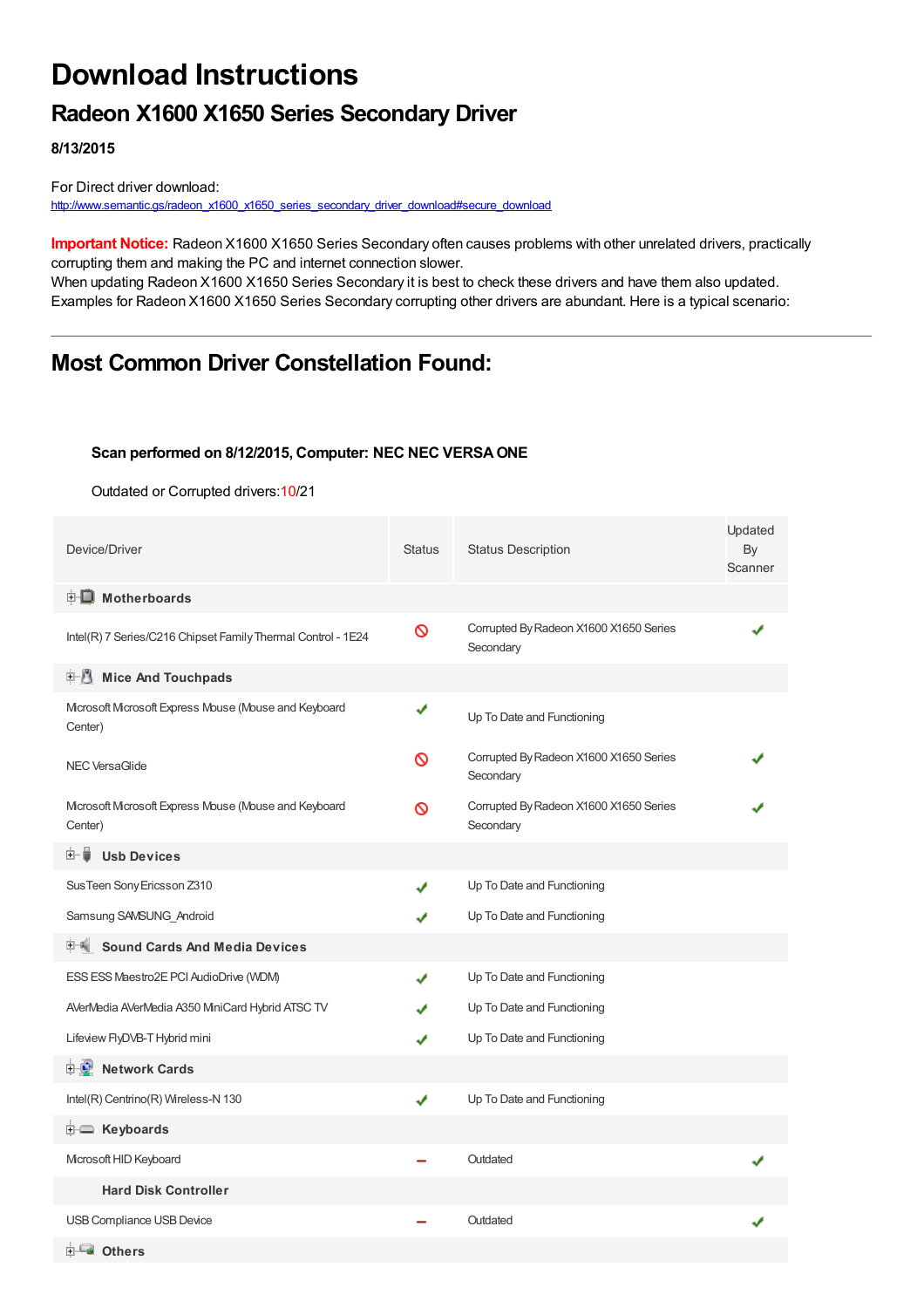| Broadcom Broadcom Bluetooth 4.0                                     | ✔ | Up To Date and Functioning                          |  |
|---------------------------------------------------------------------|---|-----------------------------------------------------|--|
| <b>Brother USB Printing Support</b>                                 | ✔ | Up To Date and Functioning                          |  |
| Broadcom HP integrated module with Bluetooth wireless<br>technology | ✔ | Up To Date and Functioning                          |  |
| <b>D</b> Cameras, Webcams And Scanners                              |   |                                                     |  |
| Sunplus IT HD Webcam                                                | ∾ | Corrupted By Radeon X1600 X1650 Series<br>Secondary |  |
| Video Cards                                                         |   |                                                     |  |
| ATI RADEON X300 Series                                              |   | Outdated                                            |  |
| <b>E</b> Input Devices                                              |   |                                                     |  |
| Logitech USB Human Interface Device                                 | ଷ | Corrupted By Radeon X1600 X1650 Series<br>Secondary |  |
| <b>E-19 Port Devices</b>                                            |   |                                                     |  |
| Prolific Prolific USB-to-Serial Bridge (COM6)                       | ∾ | Corrupted By Radeon X1600 X1650 Series<br>Secondary |  |
| <b>E</b> Monitors                                                   |   |                                                     |  |
| Sony Digital Flat Panel (1024x768)                                  |   | Outdated                                            |  |
| <b>E-M</b> Mobile Phones And Portable Devices                       |   |                                                     |  |
| <b>Acer NOKIA</b>                                                   | ✔ | Up To Date and Functioning                          |  |

## **Radeon X1600 X1650 Series Secondary Driver Models:**

| <b>Driver Model</b>                                        | Original   | Last<br><b>Upload Date Modification</b> | <b>Driver File</b>                                                                   | <b>File</b><br><b>Size</b> | <b>Most</b><br><b>Compatible</b><br><b>Computer</b><br><b>Model</b> | <b>Availabilty</b><br>To<br><b>Scanner</b> |
|------------------------------------------------------------|------------|-----------------------------------------|--------------------------------------------------------------------------------------|----------------------------|---------------------------------------------------------------------|--------------------------------------------|
| Radeon X1600 X1650 Series<br>Secondary 42363               | 12/21/2014 | 8/7/2015                                | radeon_x1600_x1650_series_secondary-<br>111kb Notebook MM2280,<br>42363.exe          |                            |                                                                     | ✔                                          |
| Radeon X1600 X1650 Series<br>Secondary L80301.1            | 11/19/2014 | 8/7/2015                                | radeon_x1600_x1650_series_secondary-46kb<br>180301.1.exe                             |                            | Packard Bell IMEDIA<br>9206.                                        |                                            |
| Radeon X1600 X1650 Series<br><b>Secondary 81.11.126</b>    | 12/9/2014  | 8/8/2015                                | ooitehpd-81.11.126.exe                                                               | <b>187kb</b>               | Lenovo ThinkPad<br>R60e.                                            |                                            |
| Radeon X1600 X1650 Series<br>Secondary W23321.1            | 11/16/2014 | 8/2/2015                                | radeon_x1600_x1650_series_secondary-26kb<br>w23321.1.exe                             |                            | HPKA763AA-ABU<br>s3360.uk.                                          |                                            |
| Radeon X1600 X1650 Series<br>Secondary 1.1346              | 12/22/2014 | 8/7/2015                                | radeon_x1600_x1650_series_secondary-<br>122kb Sony SVE151280GS,<br>1.1346.exe        |                            |                                                                     | ✔                                          |
| Radeon X1600 X1650 Series<br>Secondary 30436               | 10/5/2014  | 8/1/2015                                | radeon_x1600_x1650_series_secondary-215kb<br>30436.exe                               |                            | HPHP Compaq 6000<br>Pro MT PC.                                      |                                            |
| Radeon X1600 X1650 Series<br><b>Secondary 71.102.16</b>    | 8/27/2014  | 8/5/2015                                | radeon_x1600_x1650_series_secondary-<br>199kb IBM187263U,<br>71.102.16.exe           |                            |                                                                     | J                                          |
| Radeon X1600 X1650 Series<br>Secondary 731.133             | 2/2/2015   | 8/6/2015                                | axhsvcx-731.133.exe                                                                  | 197kb                      | Panasonic CF-<br>28PTJGZDM                                          |                                            |
| Radeon X1600 X1650 Series<br>Secondary 30221.1             | 8/26/2014  | 8/5/2015                                | radeon_x1600_x1650_series_secondary-<br>171kb Gateway PROFILE3,<br>30221.1.exe       |                            |                                                                     |                                            |
| Radeon X1600 X1650 Series<br><b>Secondary H2.11.121.16</b> | 8/28/2014  | 8/6/2015                                | radeon_x1600_x1650_series_secondary-<br>199kb Fujitsu FM/TE90YD,<br>h2.11.121.16.exe |                            |                                                                     | ✔                                          |
| Radeon X1600 X1650 Series<br>Secondary 71.1379             | 9/10/2014  | 8/6/2015                                | 71.1379.exe                                                                          |                            |                                                                     | J                                          |
| Radeon X1600 X1650 Series<br>Secondary T2.10426            | 10/23/2014 | 8/4/2015                                | radeon_x1600_x1650_series_secondary-<br>193kb MCJ Z37S,<br>t2.10426.exe              |                            |                                                                     |                                            |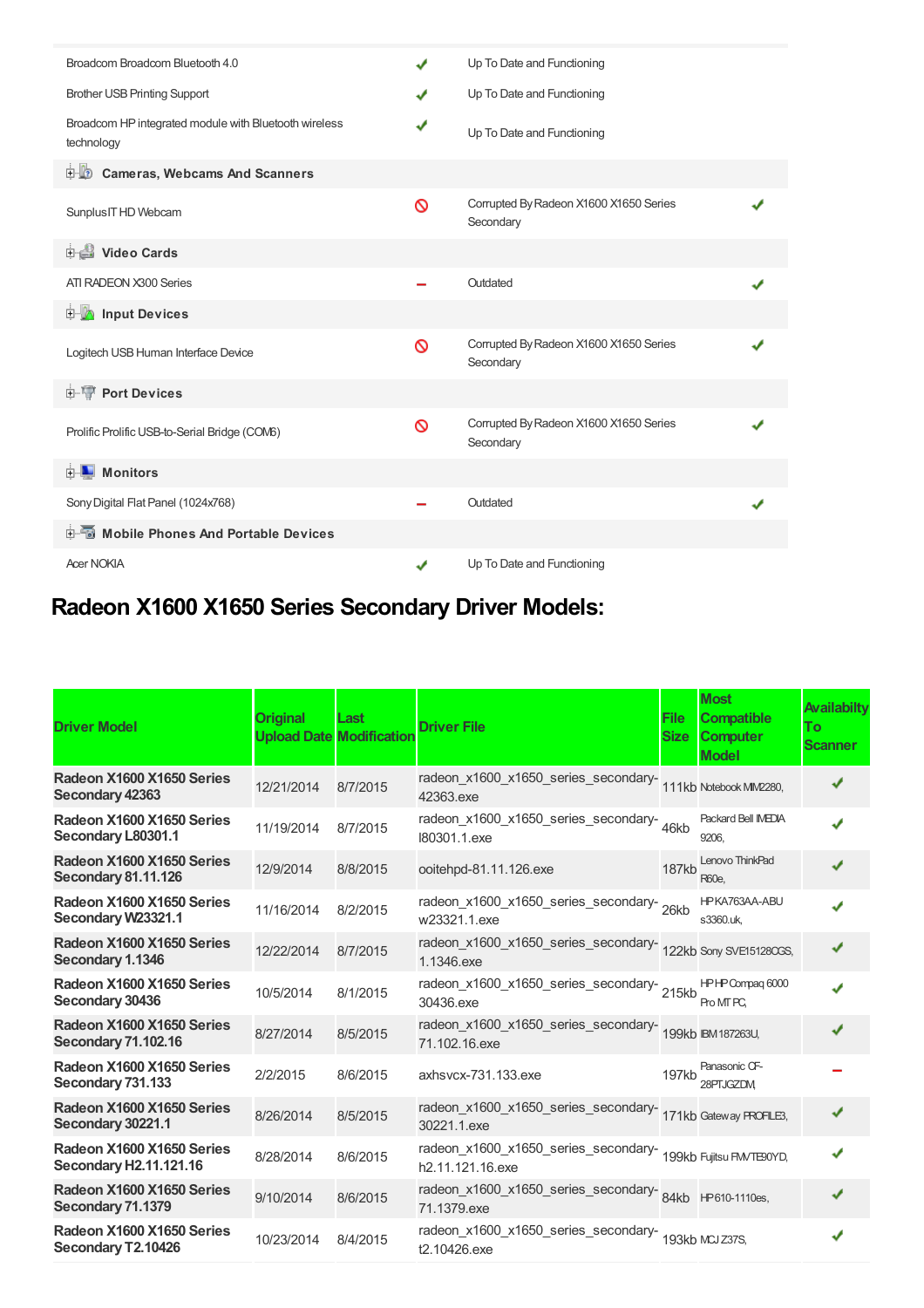| Radeon X1600 X1650 Series<br>Secondary 601.147          | 8/23/2014  | 8/1/2015 | radeon_x1600_x1650_series_secondary-<br>173kb<br>601.147.exe                  |       | Toshiba Dynabook<br>EX/35LWH,        |  |
|---------------------------------------------------------|------------|----------|-------------------------------------------------------------------------------|-------|--------------------------------------|--|
| Radeon X1600 X1650 Series<br>Secondary 71.1663          | 8/18/2014  | 8/4/2015 | radeon_x1600_x1650_series_secondary-<br>88kb<br>71.1663.exe                   |       | Toshiba Satellite A100-<br>999.      |  |
| Radeon X1600 X1650 Series<br>Secondary 30228            | 9/2/2014   | 8/5/2015 | radeon_x1600_x1650_series_secondary-<br>113kb<br>30228.exe                    |       | HPGX609AA-A2L<br>m9160f,             |  |
| Radeon X1600 X1650 Series<br>Secondary 3970             | 9/4/2014   | 8/5/2015 | radeon_x1600_x1650_series_secondary-<br>41kb<br>3970.exe                      |       | Gateway 710<br>2900330,              |  |
| Radeon X1600 X1650 Series<br><b>Secondary 822.131.1</b> | 9/8/2014   | 8/6/2015 | 822.131.1.exe                                                                 |       |                                      |  |
| Radeon X1600 X1650 Series<br>Secondary G1.1061.16       | 9/10/2014  | 8/4/2015 | radeon_x1600_x1650_series_secondary-60kb Sony VGN-SZ390P,<br>g1.1061.16.exe   |       |                                      |  |
| Radeon X1600 X1650 Series<br><b>Secondary S43896</b>    | 1/26/2015  | 8/5/2015 | radeon_x1600_x1650_series_secondary-<br>149kb NECPC-LL550VG2KS,<br>s43896.exe |       |                                      |  |
| Radeon X1600 X1650 Series<br>Secondary 61.1092          | 1/7/2015   | 8/2/2015 | radeon_x1600_x1650_series_secondary-<br>78kb<br>61.1092.exe                   |       | Lenovo ThinkPad<br>X201,             |  |
| Radeon X1600 X1650 Series<br>Secondary 80448            | 8/4/2014   | 8/7/2015 | radeon_x1600_x1650_series_secondary-86kb<br>80448.exe                         |       | NEC PC-VY17FDFER,                    |  |
| Radeon X1600 X1650 Series<br>Secondary 1.12364          | 2/6/2015   | 8/7/2015 | radeon_x1600_x1650_series_secondary-f9kb<br>1.12364.exe                       |       | IBM System x 3630 MB<br>$-T377AC1$ , |  |
| Radeon X1600 X1650 Series<br>Secondary 80366            | 11/27/2014 | 8/7/2015 | radeon_x1600_x1650_series_secondary-<br>59kb<br>80366.exe                     |       | Lenovo ThinkCentre<br>M77,           |  |
| Radeon X1600 X1650 Series<br>Secondary 21.102           | 10/30/2014 | 8/2/2015 | radeon_x1600_x1650_series_secondary-<br>30kb<br>21.102.exe                    |       | HP FL399AA-ABZ<br>m9495it,           |  |
| Radeon X1600 X1650 Series<br>Secondary 81.1690          | 8/31/2014  | 8/9/2015 | radeon_x1600_x1650_series_secondary-<br>194kb LGX140-A.AS11B1,<br>81.1690.exe |       |                                      |  |
| Radeon X1600 X1650 Series<br><b>Secondary N33794</b>    | 8/9/2014   | 8/3/2015 | radeon_x1600_x1650_series_secondary-<br>58kb Sony VGN-FZ32G,<br>n33794.exe    |       |                                      |  |
| Radeon X1600 X1650 Series<br><b>Secondary 242</b>       | 8/30/2014  | 8/7/2015 | radeon_x1600_x1650_series_secondary-<br>115kb<br>242.exe                      |       | Toshiba Dynabook SS<br>RX2/T9J,      |  |
| Radeon X1600 X1650 Series<br><b>Secondary 41.121.19</b> | 8/13/2014  | 8/6/2015 | radeon_x1600_x1650_series_secondary-<br>35kb<br>41.121.19.exe                 |       | Toshiba SATELLITE<br>C855-23Z,       |  |
| Radeon X1600 X1650 Series<br><b>Secondary V43442</b>    | 9/21/2014  | 8/3/2015 | gzklux-v43442.exe                                                             | 105kb | <b>HPRX881AAR-ABA</b><br>m8000,      |  |
| Radeon X1600 X1650 Series<br>Secondary 1.10370          | 1/12/2015  | 8/9/2015 | zlcyfm-1.10370.exe                                                            | 36kb  | NEC PC-<br>VJ22MAUEHTXV,             |  |
| Radeon X1600 X1650 Series<br>Secondary 702.174          | 1/21/2015  | 8/6/2015 | radeon_x1600_x1650_series_secondary-<br>103kb Sony VGN-TZ240N,<br>702.174.exe |       |                                      |  |
| Radeon X1600 X1650 Series<br>Secondary J84002           | 10/31/2014 | 8/5/2015 | radeon_x1600_x1650_series_secondary-208kb BM8424Y11,<br>j84002.exe            |       |                                      |  |
| Radeon X1600 X1650 Series<br><b>Secondary 848</b>       | 12/17/2014 | 8/2/2015 | yov-848.exe                                                                   |       | 88kb HP Pavilion ze8500,             |  |
| Radeon X1600 X1650 Series<br>Secondary X7342.10         | 8/22/2014  | 8/4/2015 | radeon_x1600_x1650_series_secondary-71kb<br>x7342.10.exe                      |       | NECVERSAE3100<br>NV780248559,        |  |

### **Typical Driver constellation for scanned computers:**

#### **Data derived from 1191 scans made on these 364 computers from 8/14/2014 to 7/31/2015:**

Panasonic CF-Y5LW8AXS, PCWARE IPMQ45, Packard Bell EASYNOTE SW86, Gateway GT5226j, HP GU613AA-ACB m9080.ru, Panasonic CF-W8FWDAJR, HP RS904AAACPt3625.at, NECPC-LL550VG2KS, Acer Aspire 1825, SAMSUN 200B4Z/S01TH, IBM818388J, MEI GSeries, Lenovo ThinkPad Z61m, AT COMFOR OFFICE I10 SI, Sony VGN-FS755FP, Lenovo SS09302455, IBM ThinkPad R30, Fujitsu FMVA42EWB, Sun Mcrosystems Munich, Sony VGN-A197VP, HP HP EliteBook 8540w, NEC RND41042195, HP BN744AA#ABG, HP HP ProBook 6455b, MouseComputer H87M-S01, HP KP266AA-ABZ a6431.it, Lenovo FL6AXXX, Panasonic CF-F9JYFCDR, LG E300-AC4RRV, Packard Bell NC-ENLE11BZ-4508G1TMNKS, Sony VGN-TZ71B, Sony VGN-CS26G C, NEC PC-GV296VZGL, Lenovo ThinkStation S20, Dell PowerVaultNX3200, Compaq PW679AA-ABE SR1377ES ES510, HP S5-1028hk, Panasonic CF-53SAWZYMG, HP KA770AA-ABU m9175.uk-a, Toshiba SATELLITE PRO C50-A-1HZ,HPKJ416AA-AB4 m9298d, Lenovo Y310, ASUS1015T, Shuttle XP400,NECPC-VL5907D, Lenovo 20BC0000MH, SonyVGN-CS160F, Intel DB43LD, MiTAC 9008D, SonyVGNZ890G, Toshiba NB200-134, PanasonicCF-53AAC28FG,HPKN472AA-ACBa6421.ru, SonyVGN-TZ27LN\_B,HPP2-1191d,HPHPCompaq nx6310, Acer AS5732Z,HPDX2250 MTSRPKMAT,NECPC-MY18XEZ78, IBMIBMSystem X3100 M4 -[2582K9G, SonyVGN-Z51MG\_B, SonyVGN-SR28\_Q,HPKT394AA-AB4 S3580D, Sony VGC-LS21N, HP HP Compaq dc7100 SFF, Lenovo ThinkPad L412, Sony VGN-P92KS, Gateway MX6422, HP B7G83EA#ABF, Panasonic CF-C1BEAADR, LG R500-U.CPCIT, Acer AT310 F1, Gigabyte GA-6FASV1, Panasonic CF-52AJCBDBM, HP KJ401AA-aba A6437C, IBM ThinkPad X31, Seneca PRO02421, Sony VGN-SZ1XP, NEC PC-GV32WSZE2, Itautec LX202, Sony SVE14112ENB, Acer Veriton S670, Sony VGN-AW25GJ\_H, IBM2724JU1, ICP / IEi KINO-690AM2, Lenovo SS09302455, HP HP Pavilion dv2700 Notebook PC, Lenovo 209022U, LG MB500-S.F7IBPL, APC4R APC4R116, Advent PQG9002, HP PS227AA-ABE t880.es, IBMIBM eServer 206m -[848510U, Gigabyte W551, SIEMENS SIMATIC IPC627C, Packard Bell Ipower G3720, Dell Inspiron 530, HP WC694AA-UUG HPE-110be, Toshiba SATELLITE L850-130, Sony VGN-CR356\_L, HP PN176AA-ABN t770.no, WIPRO WIV52K55-0126, Sony VGN-B77SP, Fujitsu FMMF40UBJ, Sony VGX-TP1DTV, ASUS K52JT, Sony PCV-HS72B, SAMSUN 350V, ASUS CG5290, Sony VPCEA23EN, HP KB020AA-ABFm9180.f, Lenovo ThinkPad SL300, Fujitsu FMMMNS157T, HP WX217AV-ABAMS230z, APC4RAPC4R116,HPEJ210AA-ABSm7270.se, SonyVPCF132FX, SonyVGN-FE21B,GatewayS-7220M, Fujitsu FPC08001DM, Packard Bell ISTART